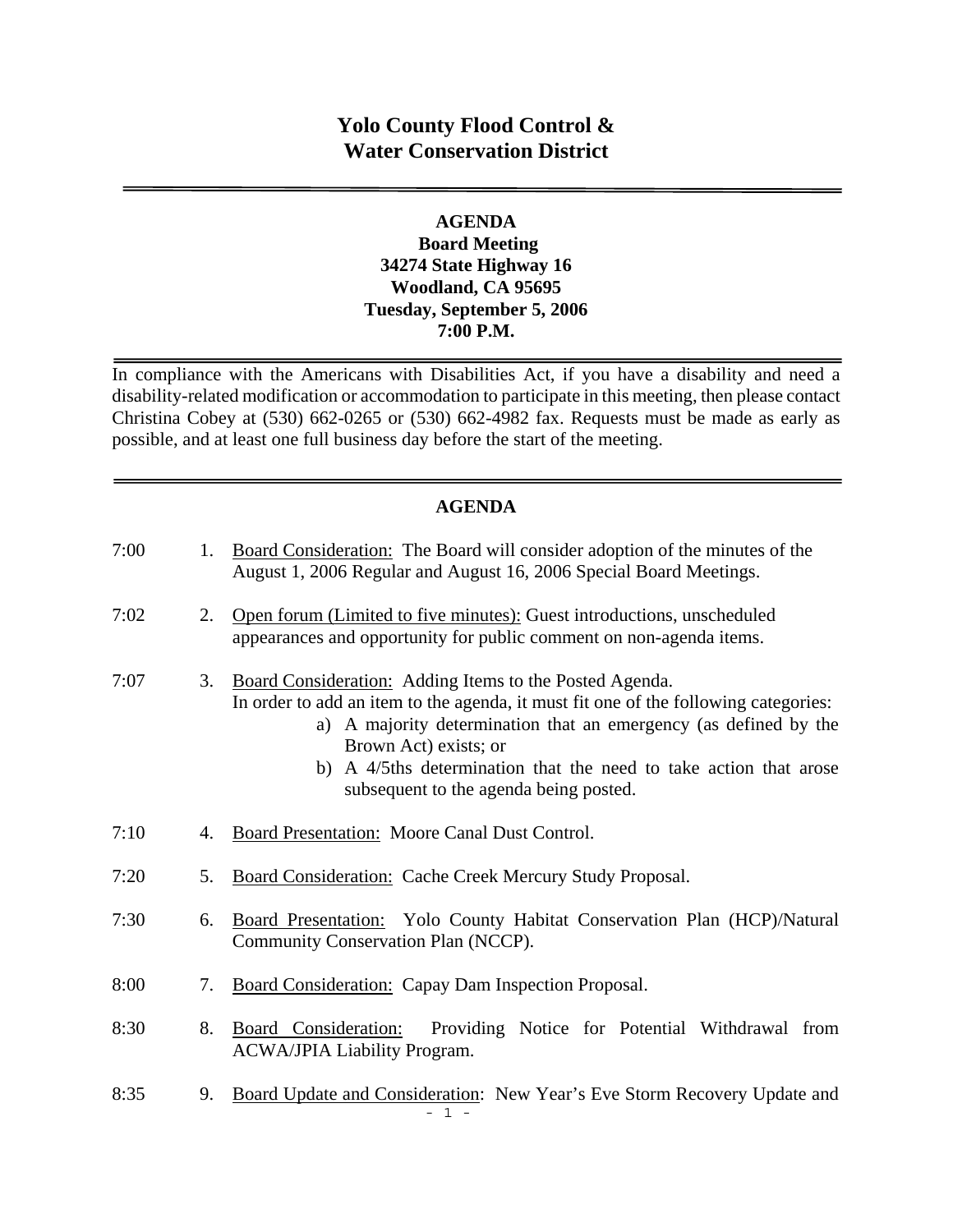|      | Continuation of Emergency Conditions.                                                                                                                                                                                                                                                                                              |
|------|------------------------------------------------------------------------------------------------------------------------------------------------------------------------------------------------------------------------------------------------------------------------------------------------------------------------------------|
| 8:40 | 10. Directors' Reports: Each member of the Board will have the opportunity to report<br>on meetings and conferences attended during the prior month on behalf of the<br>District.                                                                                                                                                  |
| 8:50 | 11. Attorney's Report: The District's attorney will report on the following:<br>a) Current legal and legislative activities.                                                                                                                                                                                                       |
| 9:00 | 12. General Manager's Report: The Board will receive a report from the General<br>Manager or designated representatives regarding current general activities and<br>projects of the District.<br>a) General Activities<br>b) IRWMP Update<br>c) Indian Valley Facilities Update<br>d) Operations, Maintenance and Water Conditions |
| 9:15 | 13. General Discussion: Opportunity for Board members to ask questions for<br>clarification, provide information to staff, request staff to report back on a<br>matter, or direct staff to place a matter on a subsequent agenda.                                                                                                  |
| 9:20 | 14. Board Consideration: The Board will consider the approval and the payments of<br>bills.                                                                                                                                                                                                                                        |
| 9:25 | 15. Closed Session:<br>a) Conference with Legal Counsel Under: Brown Act Section<br>54956.9(a) Carman vs. YCFC&WCD and Watson vs. YCFC&WCD                                                                                                                                                                                         |
| 9:29 | 16. Closed Session Report                                                                                                                                                                                                                                                                                                          |
| 9:30 | 17. Adjourn                                                                                                                                                                                                                                                                                                                        |

The public may address the Board concerning an agenda item either before or during the Board's consideration of that agenda item. Public comment on items within the Board's jurisdiction is welcome, subject to reasonable time limits for each speaker. Upon request, agenda items may be moved up to accommodate those in attendance wishing to address that item. Times listed for consideration of agenda items are approximate only. The Board may consider any agenda item at any time during the Board meeting.

I declare that the foregoing agenda was posted at the office of the Yolo County Flood Control and Water Conservation District, 34274 State Highway 16, Woodland, CA on August 31, 2006.

By: \_\_\_\_\_\_\_\_\_\_\_\_\_\_\_\_\_\_\_\_\_\_\_\_\_\_\_\_\_\_\_\_\_\_\_\_\_

Christina Cobey, Administrative Assistant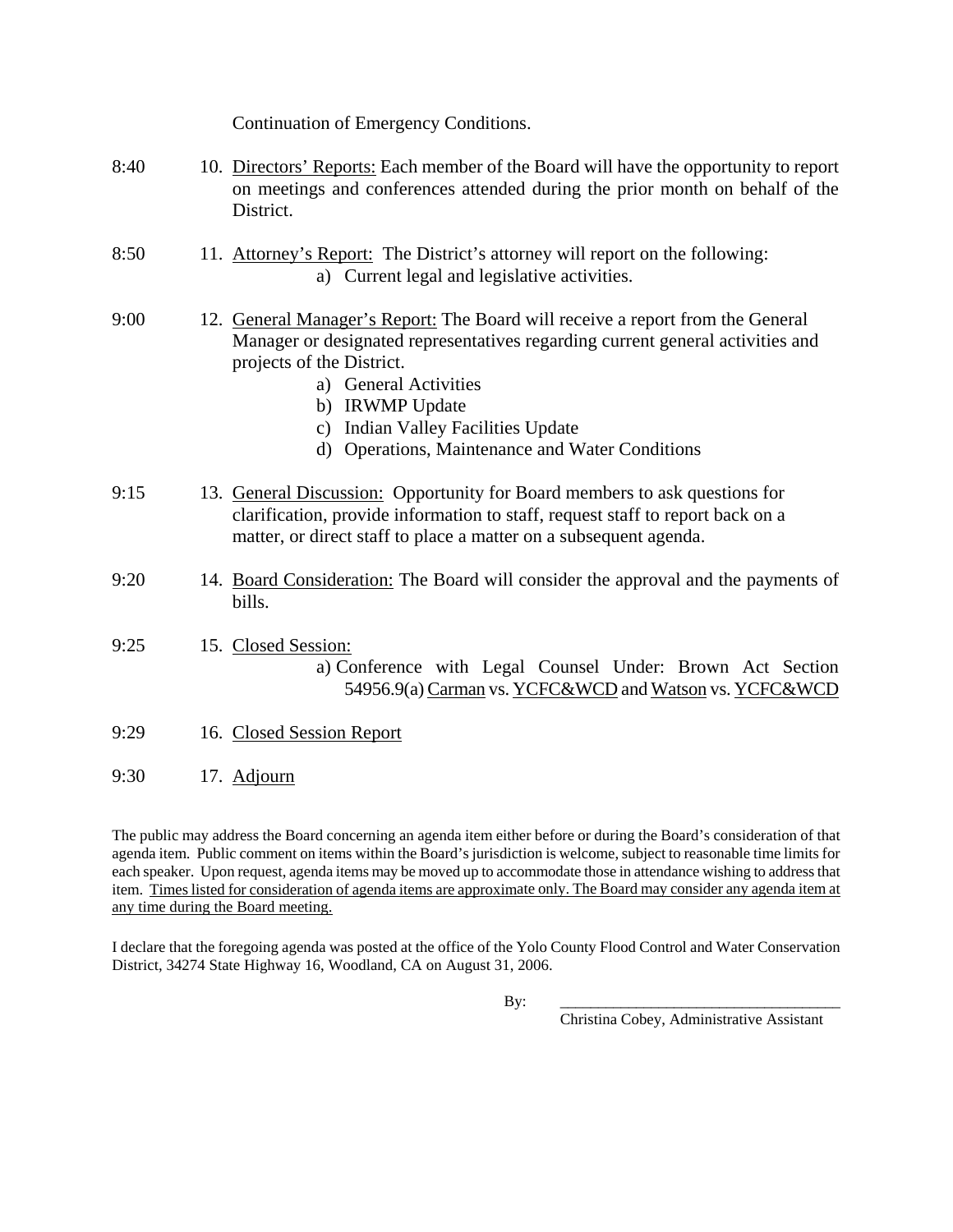## REGULAR BOARD MEETING MINUTES September 5, 2006

The regular September meeting of the Board of Directors of the Yolo County Flood Control and Water Conservation District was held at 7:00 p.m. on September 5, 2006 at its regular place of business, 34274 State Highway 16, Woodland, California. Chair Rominger convened the meeting with Directors Brice, Scheuring, Tadlock and Vink present. Also in attendance were:

District Staff and Consultants Tim O'Halloran, General Manager Christy Barton, Assistant General Manager Max Stevenson, Water Resources Associate Jennifer Reed, Project Manager Paul Bartkiewicz, Legal Counsel Francis Borcalli, Engineering Consultant

#### **Members of the Public**

Don Rominger, Retired District Director Chad Roberts, Yolo Audubon Society Bob Schneider, Tuleyome Dave Pratt Chris Foe, Central Valley Regional Water Quality Control Board Duane Chamberlain, Yolo County Board of Supervisors George Sabol, Stantec Mike O'Hagen, Stantec

#### **MINUTES**

**M/S/C** approved the minutes of the August 1, 2006 Regular as provided and the August 16, 2006 Special Board meetings as corrected.

#### **OPEN FORUM**

Bob Schneider, Tuleyome, delivered and read a letter to the Board congratulating them on the acquisition of the Knight Property with the California Conservation Foundation.

#### **CHANGES TO THE POSTED AGENDA**

Mr. O'Halloran requested deletion of Item #8, which was approved.

#### **MOORE CANAL DUST CONTROL**

Mr. O'Halloran reported he had met with citizens from the Wild Wings Subdivision regarding dust control issues reported to the Board at the August meeting. The Ditchtenders have been instructed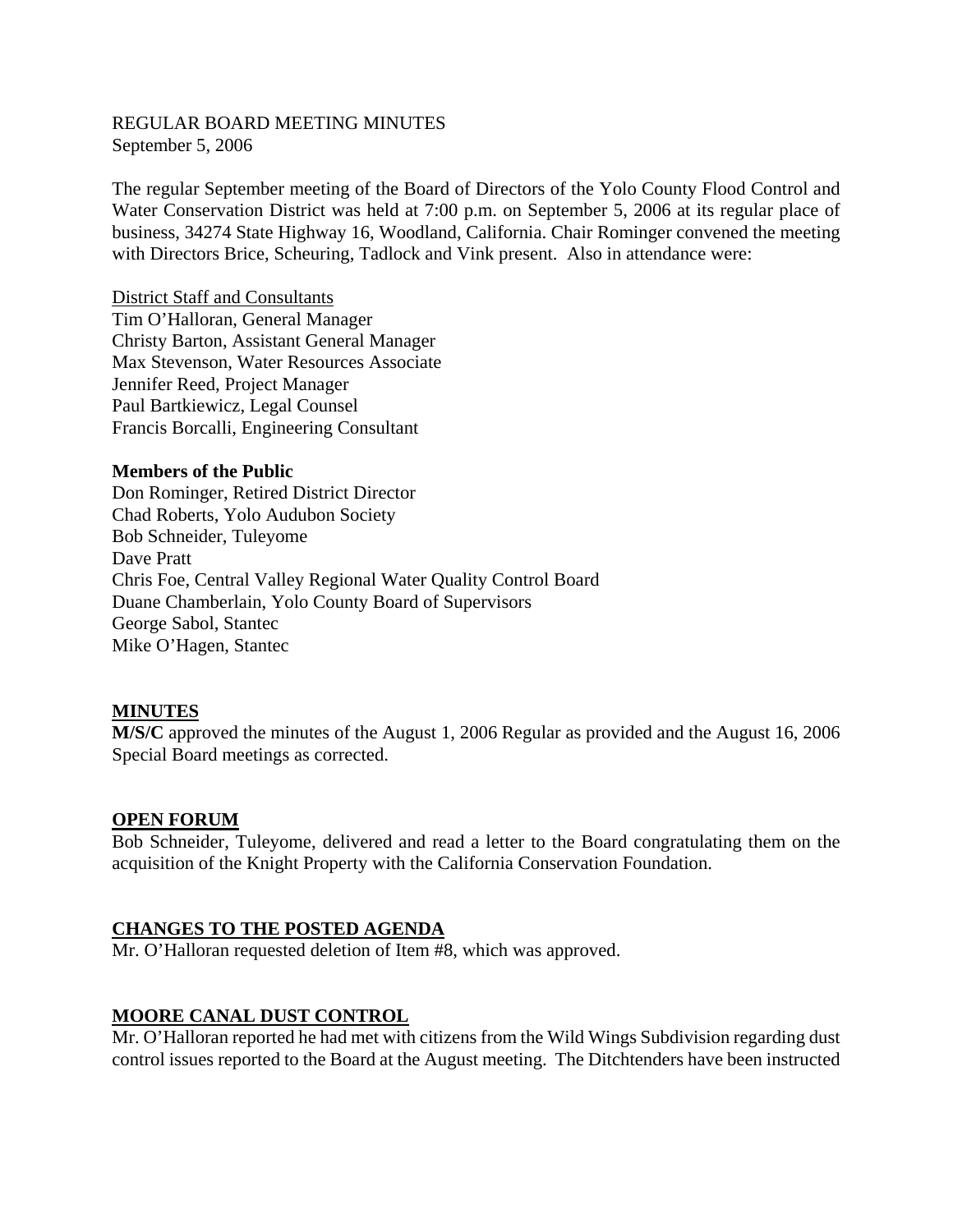to drive slower along the section of the Moore Canal. However, much of the use on the road is not related to the District.

Mr. O'Halloran wanted to start framing the broader policy issue of urbanization impacts for the Board. Yolo County is urbanizing and development is occurring near canals impacting the District. It is not just dust issues, there are other issues such as weight of vehicles crossing canal bridges and maintenance, e.g. along the Farmers Central Canal we have complaints regarding lack of maintenance, then when performing maintenance we have complaints associated with the noise, the use of chemicals, the raising of dust, the trimming and clipping of vegetation hanging over and or growing into the easements, and the use of hand crews along people's back yards.

Mr. O'Halloran will continue to work on the Wild Wings case and bring it back to the Board at a later date. In the future, the District will try to get comments to Yolo County and procedures built into Yolo County General Plan to protect District facilities and activities.

## **CACHE CREEK MERCURY STUDY PROPOSAL**

Chris Foe, Central Valley Regional Water Quality Control Board (CVRWQCB), made a presentation on a CVRWQCB Cache Creek Mercury Study Proposal to the Board and requested the District's participation in the study by modifying its releases from the Cache Creek and Indian Valley Dams to facilitate collection of data. Mr. Foe reported at the time he originally proposed the changes in releases he was not aware that the District generated power at the Indian Valley Dam and would be forfeiting about \$5,000 per day while Indian Valley was not releasing water. The study is to gather data to demonstrate the impact of the Anderson Marsh on mercury methylation in Cache Creek.

The Board supported the mercury study but felt it was not appropriate for the water users to fund \$25-35k of a study that benefits the State and asked if there were funds available to help offset the District's costs.

Mr. Foe said the CVRWQCB has no funds to assist the District. Bob Schneider reported a potential funding source is the Cleanup and Abatement Fund and that he would assist the District with that potential funding source.

Staff were directed to move forward looking for funding to allow the District's participation in the study for next year.

## **YOLO COUNTY HABITAT CONSERVATION PLAN (HCP)/NATURAL COMMUNITY CONSERVATION PLAN (NCCP)**

Maria Wong, Executive Director of the HCP/NCCP briefed the Board on the structure and history of the HCP/NCCP Joint Powers Agency (JPA) and its activities that she believes can be of assistance to the District for future projects. The JPA is in the process of creating a programmatic CEQA/NEPA document for 50 species in Yolo County that should reduce regulatory issues to a standardized set of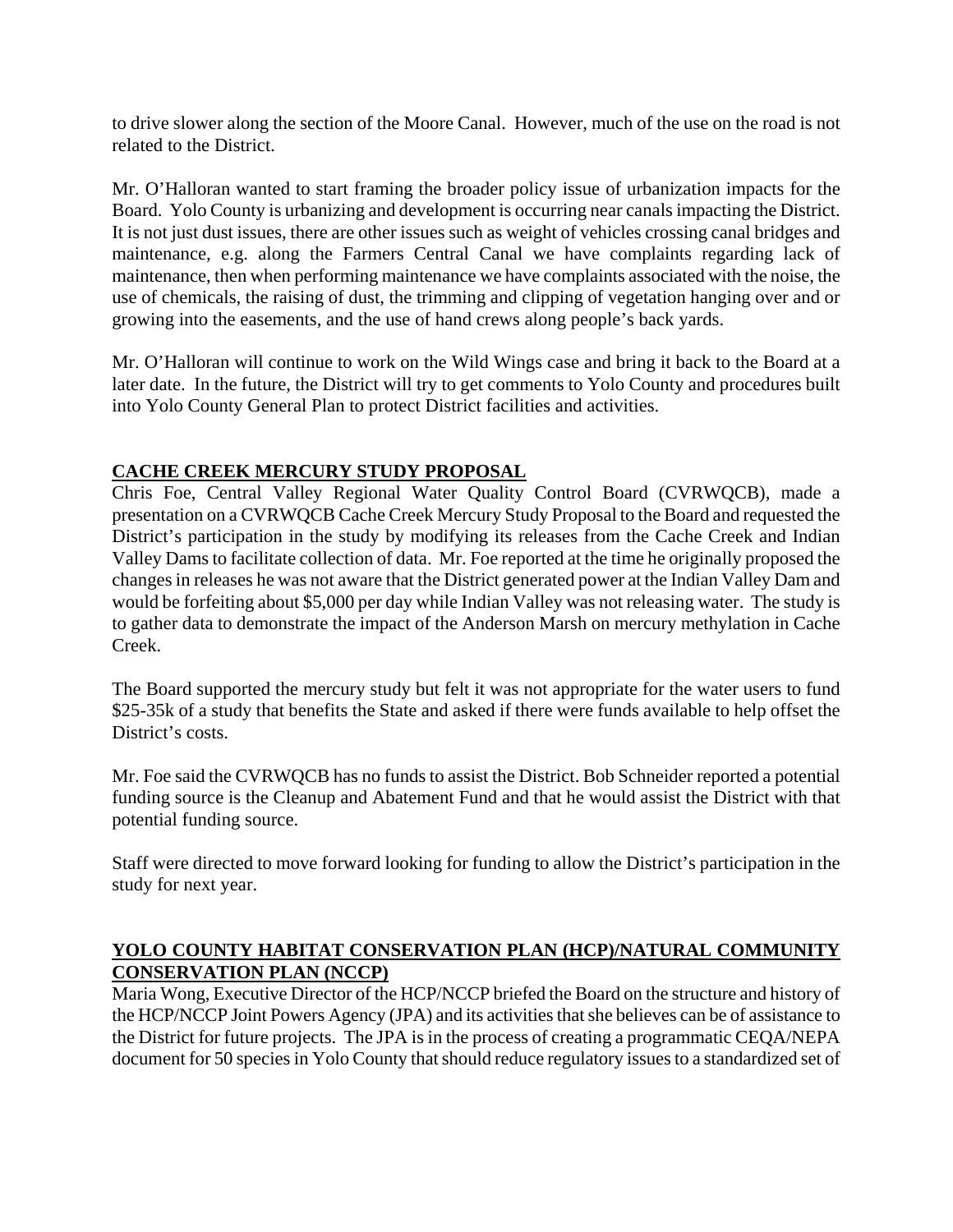mitigation requirements, thereby streamlining project permitting. The expectation is that the JPA will become a local decentralized permitting agency to facilitate compliance with the federal and state endangered species acts, the Clean Water Act and other regulatory issues, thereby precluding entities having to deal with all the various regulatory agencies independently.

Mr. Roberts reported this concept is consistent with the Department of Fish and Game's desire for an integrated approach, e.g. if you do "x", then you must do "y". This approach provides permittees with knowns and should receive buy-in from federal, state and local agencies, and landowners.

## **CAPAY DAM INSPECTION PROPOSAL**

Mr. O'Halloran reminded the Board of the emergency repairs to the Capay Diversion Dam (CDD) prior to his coming to the District, and that the subsequent budgets have included funding for the study of the integrity of the CDD. He introduced George Sabol and Mike O'Hagen from Stantec.

Mr. Sabol reviewed Stantec's experience doing this type of work and reported on their review of District documents. He provided a slide presentation showing the CDD, reviewed its structural components, and the known changes in Cache Creek since the CDD was completed in 1914. The creek is now 6 to 16 feet lower along the dam apron.

Mr. Sabol reviewed the Stantec proposal to investigate and assess the CDD structure. At this time, he believes the CDD can be stabilized and is structurally sound except for the degradation of the creek downstream of the dam.

Mr. Sabol reported the inspection will provide an evaluation of the CDD and can be used to develop a plan for future action.

Mr. O'Halloran reported he had considered the potential for adding hydroelectric capabilities and a fish ladder to the CDD. They will be considered during the work phase prior to moving forward. The Stantec work needs to be done in October/November 2006 to allow safe access and to facilitate corrective work in fall of 2007.

Mr. Schneider acknowledged the large economic impact of the CDD to Yolo County, farmers and the environment, and said that he supports the project.

Mr. Borcalli reported the CDD rehabilitation to add the inflatable dam required the removal and replacement of the top 18" of concrete, and that they found no problems in the concrete during the project.

**M/C/S** directed staff to contract with Stantec under emergency procedures, due to timing constraints, to conduct the inspection and assessment of the CDD as proposed.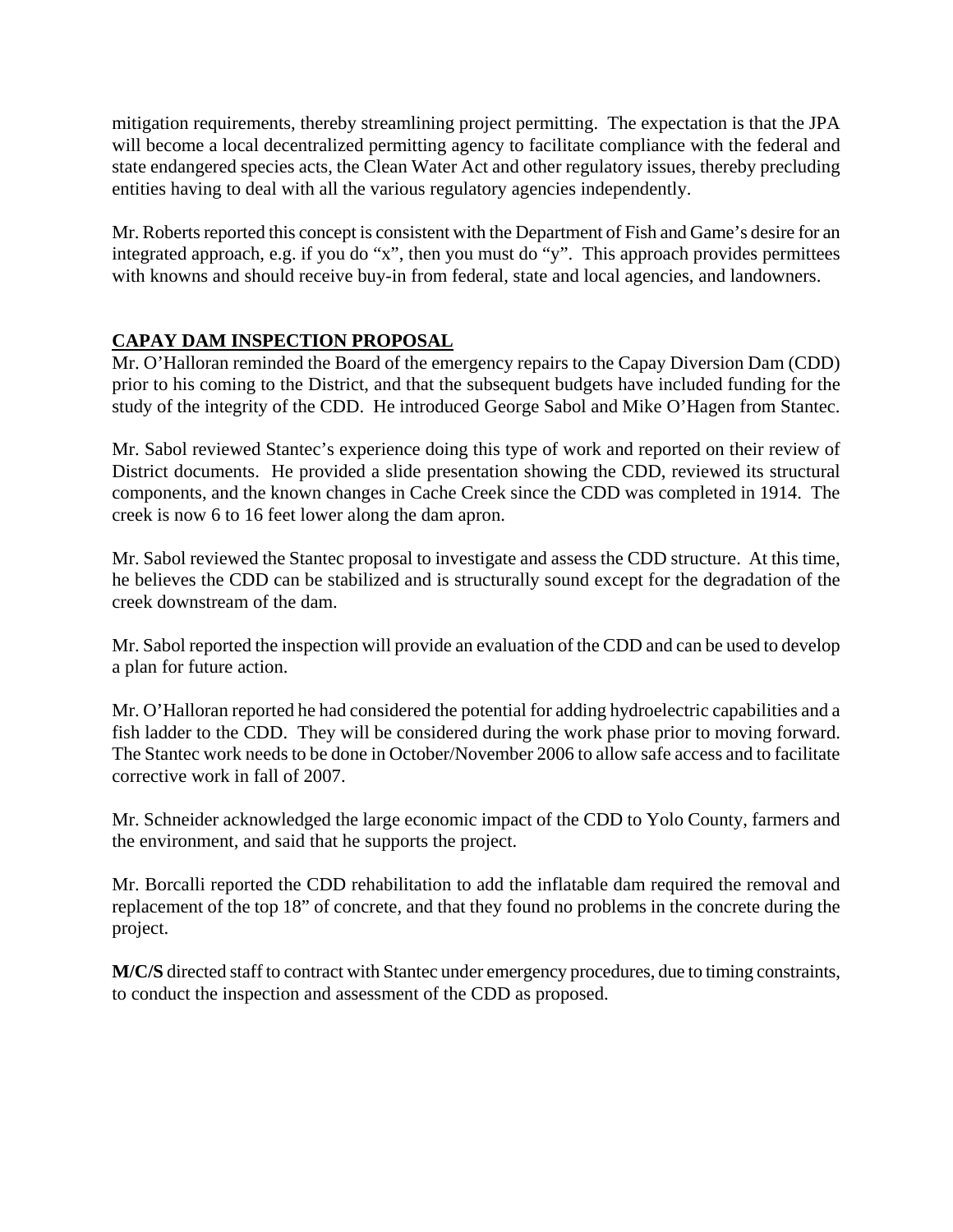## **NEW YEAR'S EVE STORM RECOVERY UPDATE AND EMERGENCY CONDITIONS**

Mr. O'Halloran reported on the repair of the Alder Canal Bypass and that there is still some outstanding work to be done. Mrs. Barton reported that the District has not yet received obligation papers from FEMA.

**M/S/C** authorized continuing the emergency procedures for flood damage recovery to the next Board meeting.

## **DIRECTORS' REPORTS**

Director Vink reported the next Northern California Water Association (NCWA) meeting is scheduled to be held here on September 7, 2006 at noon.

## **ATTORNEY'S REPORT**

Attorney Bartkiewicz reported on legislation in process addressing water and fuel, groundwater monitoring, and the Bighorn case which found setting water rates to be subject to Proposition 218. He also reported that ACWA, NCWA, and Regional Council of Rural Counties (RCRC) are opposing Proposition 90 regarding Eminent Domain issues.

## **GENERAL MANAGER'S REPORT**

General Manager O'Halloran reported on the following:

General Activities:

The Davis Enterprise article on the District and Ditchtender John Stotts.

Max Stevenson provided NCWA with a report on the Ag Waiver and the Basin Plan that was then submitted by NCWA to the CVRWQCB.

#### Integrated Regional Water Management Plan (IRWMP) Update:

The Water Resources Association of Yolo County (WRA) IRWMP administrative draft should be available September 18, 2006 to WRA members. The District's November Board agenda should include support for the IRWMP process and the draft document.

#### Indian Valley Facilities Update:

Jen Reed recently filled in for Mr. Watson while he was off due to medical problems. She lived in a trailer moved to the Indian Valley (IV) Dam site for District employee use, and learned a lot about the IV operations while she was there.

#### Operations, Maintenance and Water Conditions:

The Operations Report was provided and reviewed. The District will probably shut down irrigation operations in mid-October for Stantec's work on the CDD.